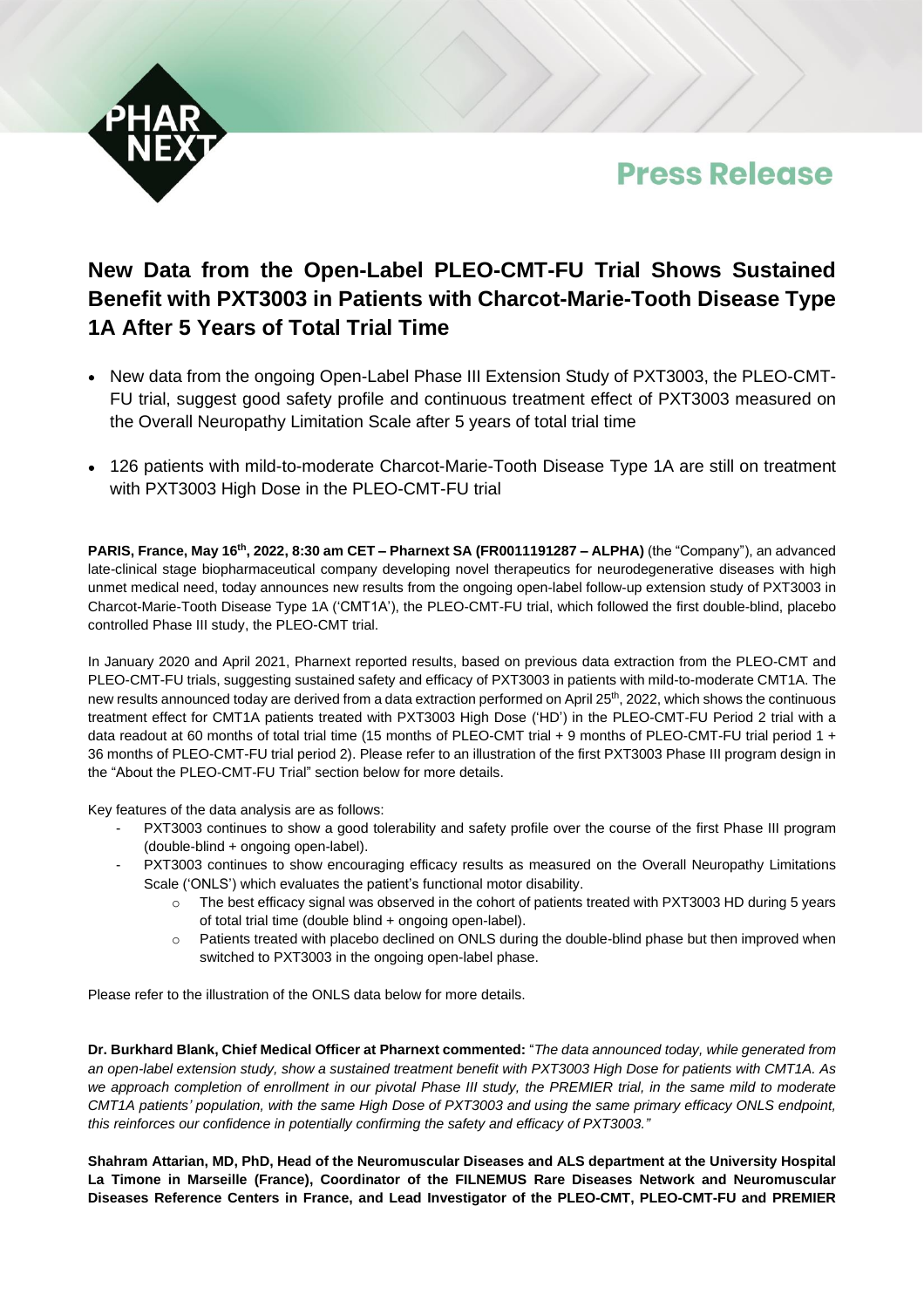trials in Europe, said: "As an investigator involved since the beginning in the clinical development of PXT3003 in CMT1A, I find these long term safety and efficacy data very encouraging. Being able to stabilize, or even improve, patients with CMT1A is an extremely worthwhile goal particularly as these individuals will inevitably decline following the long-term natural course of the disease with the currently available standard of care. The entire CMT community is hopeful that *PXT3003 could be the first approved therapy for this debilitating disease."*



## **Results of First Double-Blind Phase III (PLEO-CMT) & Open-Label Extension (PLEO-CMT-FU) Studies of PXT3003 with an ONLS Data Readout at 60 Months of Total Trial Time\***

\*Results based on database extraction done on April 25<sup>th</sup>, 2022

a Cohort of CMT1A patients treated with PXT3003 High Dose during PLEO-CMT and ongoing PLEO-CMT-FU trials

<sup>b</sup> Cohort of CMT1A patients treated with PXT3003 Low Dose during PLEO-CMT + PLEO-CMT-FU Period 1, and then switched to PXT3003 High Dose during PLEO-CMT-FU period 2

<sup>c</sup> Cohort of CMT1A patients treated with placebo during PLEO-CMT, PXT3003 Low Dose or High Dose during PLEO-CMT-FU Period 1 and PXT3003 High Dose during PLEO-CMT-FU Period 2

Please refer to a graphic illustration of the first double-blind Phase III (PLEO-CMT) and open-label extension (PLEO-CMT-FU) studies design in the "About the PLEO-CMT-FU Trial" section below.

## **About the PLEO-CMT Trial**

The PLEO-CMT trial was an international, randomized, double-blind, placebo-controlled, Phase III study evaluating the efficacy and safety of PXT3003 in patients with CMT1A, over a 15-month period. Two dose levels, named low dose ('LD') and high dose ('HD'), of PXT3003 in comparison to placebo were tested in patients diagnosed with mild-to-moderate CMT1A (HD equals double LD). A total of 323 patients were enrolled in 29 centers across Europe, the U.S. and Canada by December 2016 and last-patient-last-visit occurred in March 2018. Due to an unexpected issue in the HD formulation, the HD arm was prematurely stopped in September 2017. A revised statistical analysis plan was developed to take into account the premature HD arm discontinuation. Analysis of the primary endpoint, Overall Neuropathy Limitations Scale ('ONLS') from all investigated populations in the HD arm suggested preliminary efficacy in humans. The study further demonstrated the safety and tolerability of PXT3003. Further information on the PLEO-CMT trial, including study results, can be found on the ClinicalTrials.gov website (study identification number: NCT03023540) [here](https://clinicaltrials.gov/ct2/show/NCT02579759?cond=CMT1A&draw=2&rank=3) or in the following publication: [https://ojrd.biomedcentral.com/track/pdf/10.1186/s13023-021-02040-8.pdf.](https://ojrd.biomedcentral.com/track/pdf/10.1186/s13023-021-02040-8.pdf)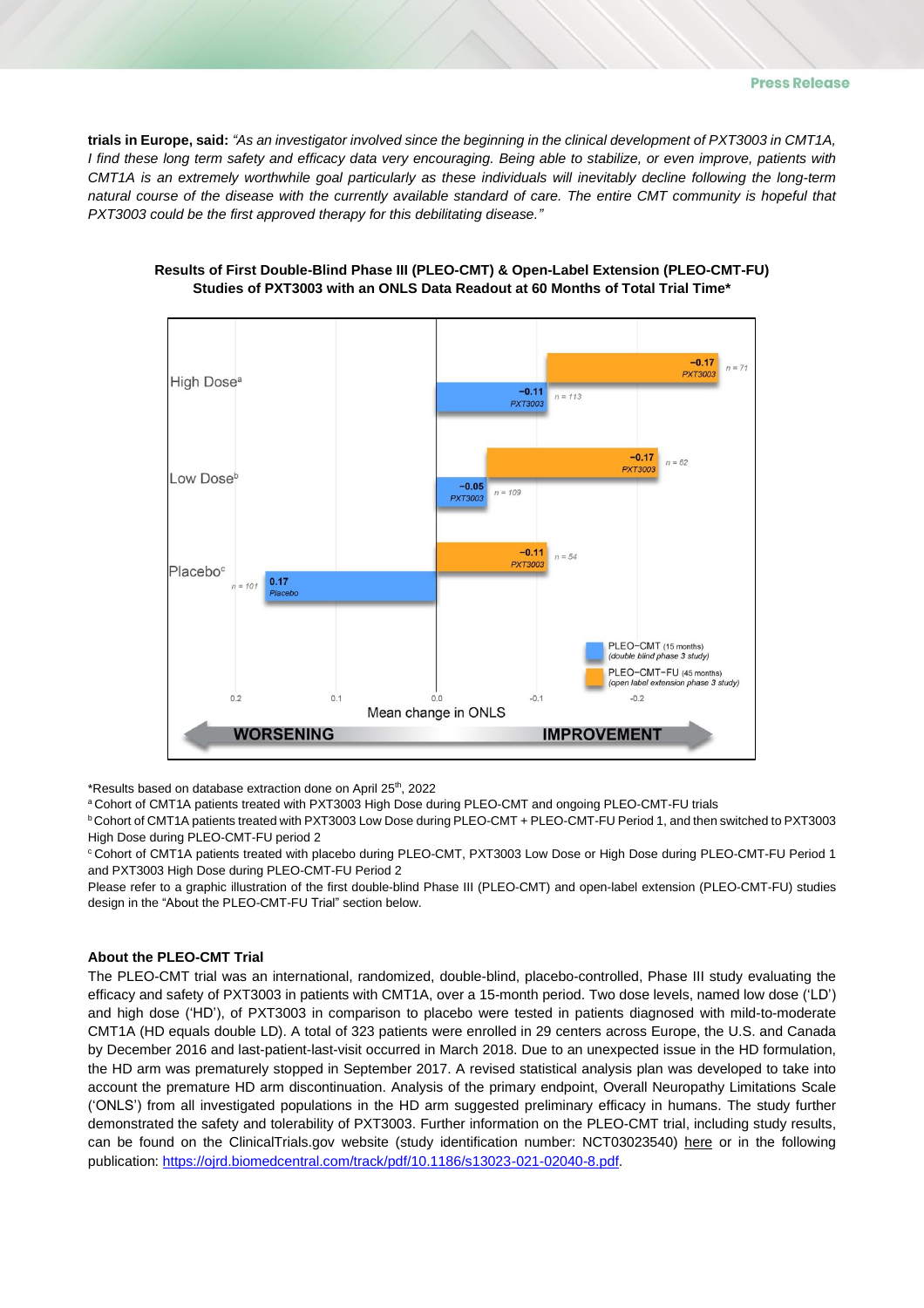#### **About the PLEO-CMT-FU Trial**

All randomized CMT1A patients who completed the PLEO-CMT trial (treated with PXT3003 or placebo) were eligible to pursue treatment with PXT3003 in the PLEO-CMT-FU trial. This trial enrolled a total of 187 patients and was designed to primarily assess the long-term safety and tolerability of PXT3003. It was initially planned to be a double-blind, nine-month, Phase III follow-up extension study where patients treated with PXT3003 in the PLEO-CMT trial were eligible to continue their treatment at the same dose (High dose 'HD' or Low Dose 'LD'). Patients treated with placebo in the PLEO-CMT trial were randomized in PLEO-CMT-FU to receive LD or HD of PXT3003. Due to the PXT3003 HD formulation issue which occurred during the PLEO-CMT trial, the HD arm was discontinued in September 2017. Consequently, the PLEO-CMT-FU trial became an open-label study divided into two periods:

- Period 1 (9-month treatment period) from March 2017 to April 2019. Patients randomized to PXT3003 LD in PLEO-CMT continued on the same dose. Patients randomized to PXT3003 HD in PLEO-CMT continued on the same dose, but it was given as twice the volume of PXT3003 LD formulation after the PXT3003 HD formulation issue. Patients randomized to placebo in PLEO-CMT continued only on PXT3003 LD after the HD formulation issue.
- Period 2 from July 2018 (still on-going). The 153 patients who entered in PLEO-CMT-FU Period 2 were all switched to PXT3003 HD given as twice the volume of PXT3003 LD formulation.

In PLEO-CMT-FU, on top of safety and tolerability of PXT3003 which is evaluated every 3 months, long-term efficacy is evaluated with the Overall Neuropathy Limitations Scale ('ONLS') measured every 6 months. Results from the PLEO-CMT-FU trial will be reported on a yearly basis.

Further information on the PLEO-CMT-FU trial can be found on the ClinicalTrials.gov website (study identification number: NCT03023540) [here.](https://clinicaltrials.gov/ct2/show/NCT03023540?cond=CMT1A&draw=3&rank=13)



## **Design of First Double-Blind Phase III (PLEO-CMT) and Open-Label Extension (PLEO-CMT-FU) Studies of PXT3003**

## **About the PREMIER Trial**

The PREMIER trial is an international, randomized, double-blind, two-arm placebo-controlled, pivotal Phase III study, evaluating the efficacy and safety of PXT3003 versus placebo in mild-to-moderate CMT1A patients, over a 15-month period. The dose of PXT3003 tested in the PREMIER trial corresponds to the high dose ('HD') tested in the prior Phase III trial ('PLEO-CMT'). As agreed with regulatory agencies, the primary efficacy endpoint will be the Overall Neuropathy Limitations Scale ('ONLS') which measures functional motor disability. The secondary endpoints include the following outcome measures: 1) 10-Meter Walk Test ('10mWT'), 2) Quantified Muscular Testing (bilateral foot dorsiflexion dynamometry), 3) Patient Global Impression of Severity ('PGI-S'), 4) Patient Global Impression of Change ('PGI-C'), 5) Charcot-Marie-Tooth Neuropathy Score, version 2 ('CMTNS-v2'), and 6) Quantified Muscular Testing (hand grip). Safety and tolerability will be monitored throughout the study. Further information on the PREMIER trial can be found on the ClinicalTrials.gov website (study identification number: NCT04762758) [here.](https://clinicaltrials.gov/ct2/show/NCT04762758?term=PXT3003&draw=2)